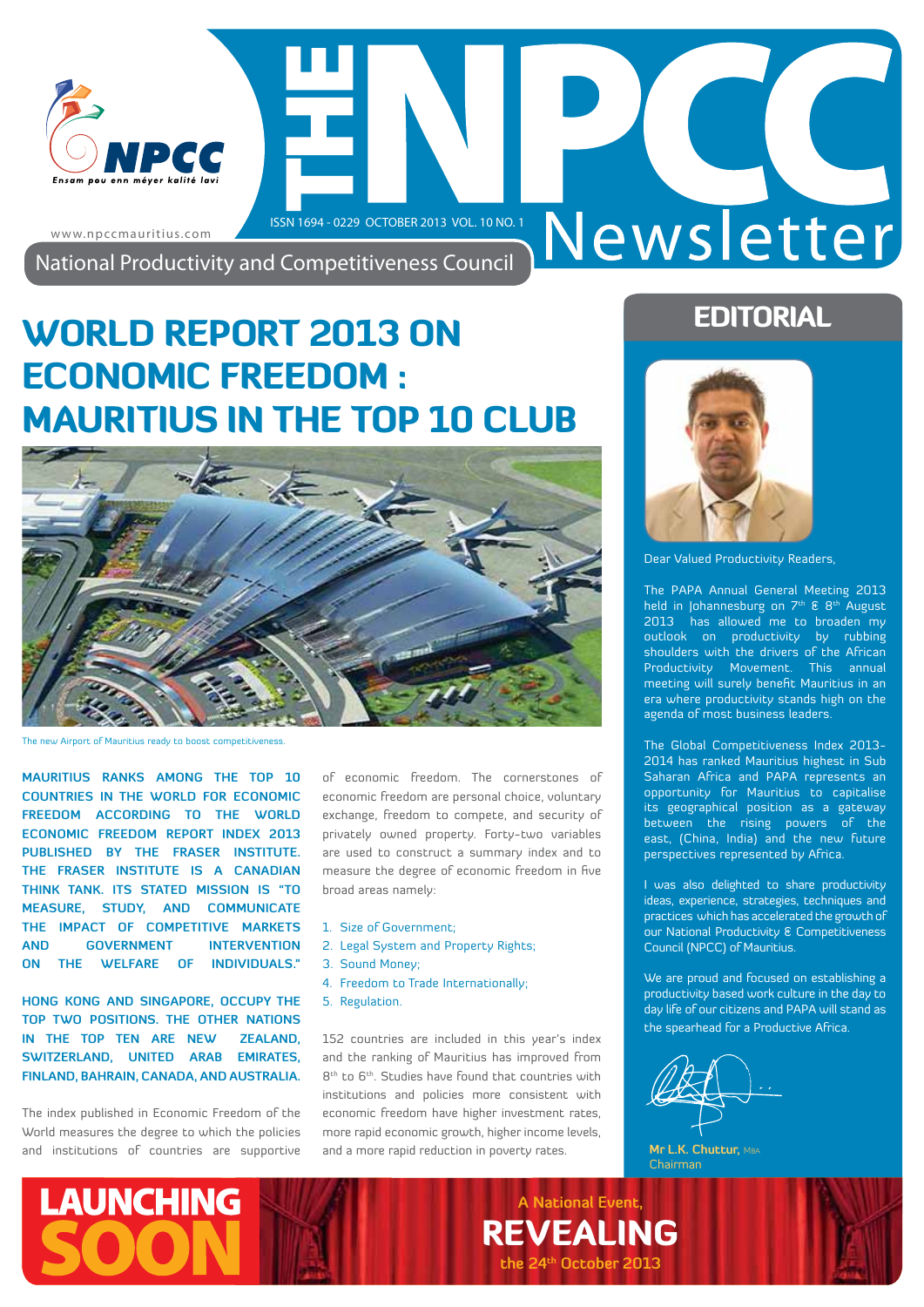**MRS VIMI GOORAH AND MRS SHALINI MATHAVEN FROM THE NPCC PARTICIPATED**  IN A STUDY MISSION FROM THE 29<sup>TH</sup> MAY **TO 4TH JUNE 2013. IN JAPAN ON GREEN PRODUCTIVITY. THEY ARE BACK TO MAURITIUS WITH A RICH EXPERIENCE AND READY TO SPREAD THEIR KNOWLEDGE FOR THE BENEFIT OF OUR COUNTRY.**

The Japan Productivity Center under the aegis of the Ministry of Economy, Trade and Industry, Government of Japan, organized a study mission Green Productivity along with a seminar on the TICAD V's Side Event having the main theme: Technical Cooperation on Productivity Improvement in African Nations. The participating African countries were Botswana, Mauritius, South Africa and Zambia.

The overall objective of the mission was to study Green Productivity (GP) which promotes both productivity and environmental protection, particularly how to utilize raw materials/natural resources effectively and to minimize its waste. The specific objectives of study mission were to enable the participants:

- • learn the concepts of Green Productivity (GP) and its practical applications;
- observe GP approaches, applications, and best. practices in Japan;
- • make a presentation at the TICAD (Tokyo International Conference on African Development) V's Side Event Seminar to share the GP activities in the participating countries.

### **Core concepts of Green Productivity and its practical applications**

MrKunihiro ITO, Counsellor, International Cooperation Department, was the trainer appointed for the studymission on Green Productivity. During the in-class training the participants were given case studies including with issues that affect the sustainability of



### **GP Approaches and Best Practices in Japan**

For the study mission, visit to two companies were organized, namely the Cucire Corporation, a subsidiary of Seiko Corporation and Unicharm Corporation. The focus of the visit to Cucire Corporation was mainly the Toyota Sewing System(TSS) where the company introduced the concept of multi-tasking among the workers. The TSS was introduced because the demand for wearing apparel has changed from the huge quantity of basic model to small quantity of a large variety of models. Cucire Corporation had to respond quickly to the fluctuations of the demand for wearing apparel. The Toyota Sewing System(TSS) included a U-shaped production line which reduced subsequently the muda of transportation of the raw materials and with the batch size reduced to a single garment flow module, thus eliminating the work in progress. Each production operator was handling 3 to 4 operations per minute. With teamwork and visual management system, TSS has enabled CucireCoorperation to sustain its business in spite of the fierce competition from surrounding Asian countries.

At Unicharm Corporation the focus was about the environmental initiatives taken for all the business activities of the company. At the Head Quarters, participants of the study mission was able to see the range of product manufactured, namely baby and child care products, feminine care products, health care products, cosmetic products, household products, pet care products, industrial materials and food-packaging materials. We were given a presentation on "Environment Management Activities" by the Senior Executive Officer. The most striking initiative to reduce consumption of energy in the offices is through the promotion of COOLBIZ & WARMBIZ concept



Seated from left to right, Mr Bongani Coka, Chief Executive officer, Productivity SA – Secretary General | Dr Paul Bdliya Director, National Pria - President | Mr Kevin Chuttur, Chairman, National Productivity and Con Vice President | Mr Baeti Molake, Executive Director, Botswana National Productivity Centre -2nd Vice President Board members standing from left to right, Mr. Ousséini Ouedraogo, Burkina Faso | Ms Maritza Titus Namibia | Mr David Ligonda Namibia<br>| Mrs Mokhadi, South Africa (Secretariat) and Mr Dev Appalswamy Mauritius

where all staff are encouraged to have a COOL attire (Polo-Shirts & Shirts) during summer time and WARM attire (Jumpers) during winter. The impact was an overall reduction in energy consumption of 30%.Other environmental initiatives include waste reduction, recycling, energy saving for facilities, utilization of regenerative energy along the whole product life cycle including enlightenment activity for proper disposal as a major CSR activity.

During the seminar, we were able to network with the representatives of the APO(Asian Productivity Organisation) and a few members of UNIDO and we also met the consultants who visited Mauritius under the JPC & PAPA collaboration for Africa. There has been discussion on our case study and the way ahead concerning Green Productivity.

### **Presentation at the TICAD V's Side Event Seminar**

The NPCC staff presented the strategy of the Government on Green Productivity and initiatives taken by NPCC for the promotion of Green Productivity at a national level. The green project at FM Denim Co Ltd was presented by Mr Pierre Jose Moorjee, Maintenance Manager. The project of reusing cotton from carding waste enabled the company to make an average profit of Rs 2,7m and the project on reduction of fuel cost enabled the company to save 24% on the annual fuel cost. During the seminar, the staff of NPCC was able to network with the representatives of the APO(Asian Productivity Organisation) and a few members of UNIDO and they met the consultants who visited Mauritius under the JPC & PAPA collaboration for Africa. There has been discussion on the case study presented and the way ahead concerning Green Productivity.



**KEVIN CHUTTUR THE NPCC CHAIRMAN HAS BEEN ELECTED 1ST VICE PRESIDENT OF THE PAN AFRICAN PRODUCTIVITY ASSOCIATION (PAPA) DURING THE GENERAL ASSEMBLY OF THE ORGANIZATION WHICH TOOK PLACE IN JOHANNESBURG SOUTH AFRICA ON 6TH AND 7TH AUGUST 2013 WHERE A NEW BOARD HAS BEEN CONSTITUTED.**

Delegates from six member countries: Botswana, Nigeria, South Africa, Namibia, Burkina Faso and Mauritius attended the assembly to elect new board members for the next four years and to ensure that the PAPA's strategic objectives are achieved and to promote economic growth and social development in the African region.

The General Assembly was an excellent opportunity for sharing of ideas and gaining insight from the productivity movement in Africa.

The strategic objectives of the PAPA remain:

- • To provide a forum for promoting and sharing ideas and experience on strategies, techniques and practices for productivity enhancement
- • To encourage and to nurture the development of a productivity culture in African economies
- • To foster co-operation and collaboration between national productivity organizations and other related bodies in Africa and internationally.
- • To facilitate the establishment and development of NPOs in Africa
- • To facilitate and promote tri-partism in enhancing productivity

Since 2006, PAPA has been working in collaboration with the Asian Productivity Organisation (APO) and Japan Productivity Centre (JPC) fortechnical assistance and capacity building programmes on productivity in the African region funded by the Japanese Government.

164 participants have been trained by the APO including 21 from Mauritius. The last training programme took place in 2010. The current economic situation in Japan has led to the APO redirecting its resources to member countries and less to the African Programme.

The JPC on the other hand has been offering Technical Cooperation on Productivity Improvement to African Nations under the support of Ministry of Economy, Trade and Industry (METI), of the Government of Japan. This is a bilateral relationship with specific PAPA member countries (South Africa, Botswana, Kenya, Zambia and Mauritius). It is geared towards providing individual member countries and their key social partners with the capacity to drive productivity improvement in their respective countries. Such Japanese productivity improvement activities have assisted the local companies to promote efficient work as well as to improve the quality of their services and products.

## GREEN PRODUCTIVITY STUDY MISSION



# KEVIN CHUTTUR, NPCC CHAIRMAN ELECTED 1ST VICE PRESIDENT OF PAPA



**NEWSKILLS LIMITED THE TRAINING INSTITUTION OF FOOD AND ALLIED INDUSTRIES LIMITED (FAIL) ONE OF THE BIGGEST ENTERPRISE IN THE AGRO INDUSTRY SECTOR IN MAURITIUS SIGNED A MEMORANDUM OF UNDERSTANDING (MOU) WITH THE NATIONAL PRODUCTIVITY AND COMPETITIVENESS COUNCIL (NPCC) AT THE BEGINNING OF OCTOBER 2013. THE MOU WILL LAST FOR TWO MORE YEARS.**

This agreement allows NPCC to deliver training courses to all the employees of the Food and Allied Group of companies at the request of Newskills Limited. Over the last two years nine companies have benefited from the expertise of the NPCC in the setting up of Quality Circles, 5S or good housekeeping and KAIZEN.

The NPCC is glad to help the companies in "their search and respect for quality" and values the commitment of their top management and their belief in the concept of participative management.

The training courses are delivered over two days and the NPCC sometimes assists the trainees in the elaboration of the projects and their implementation. For example the training in Quality circles targets managers and supervisors who in turn have to set up a quality circle with the people from their respective department. Projects are ongoing from two to six months before they are presented to the management for approval. Quality Circles conventions are also organised by some companies involving all their employees.





# NPCC TO DELIVER TRAINING COURSES TO FAIL GROUP FOR TWO MORE YEARS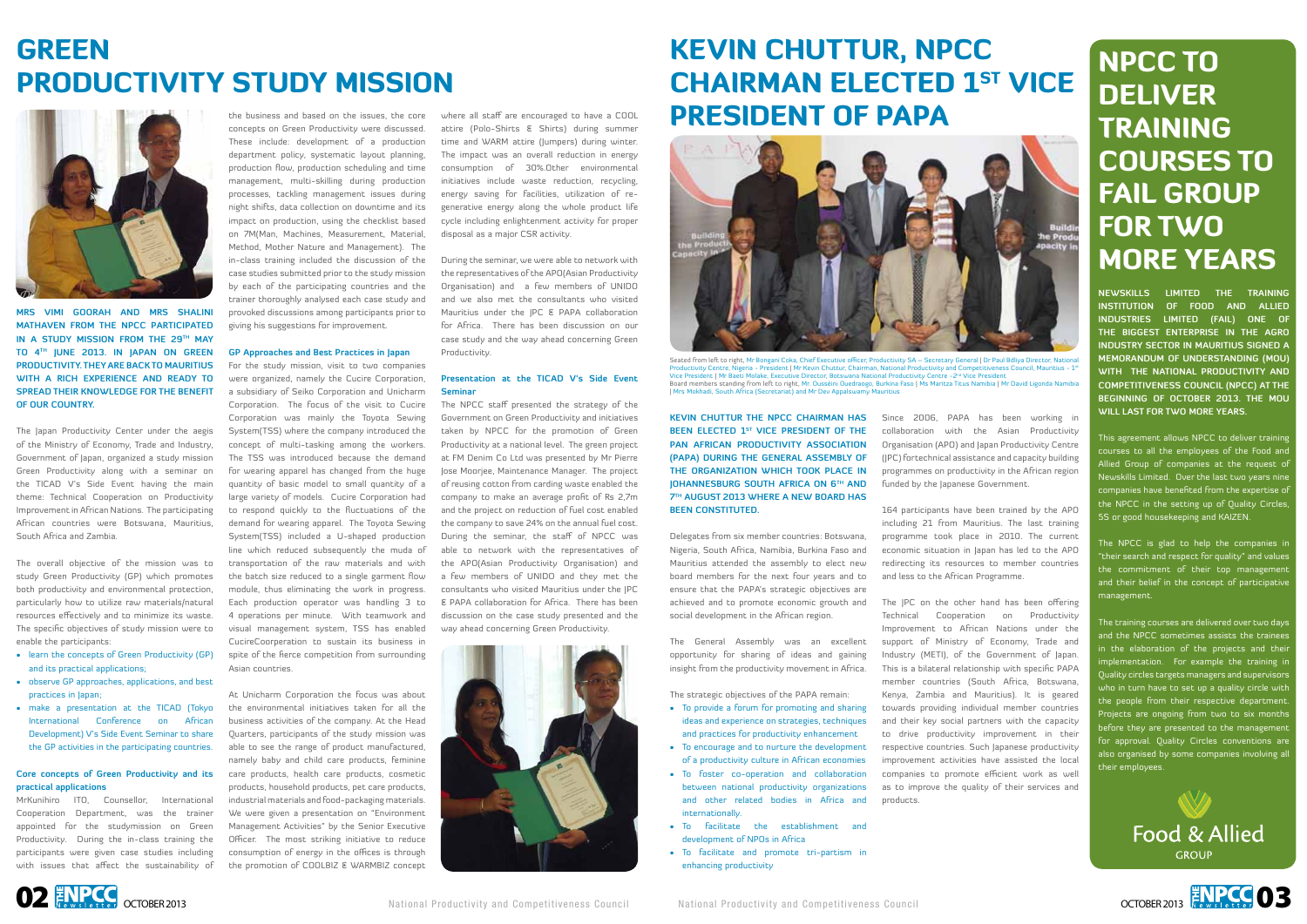

**DANS LE CADRE DE SA CAMPAGNE NATIONALE SUR LA PRODUCTIVITÉ, LE NPCC A MIS EN AVANT QUELQUES EXEMPLES POUR EXPLIQUER COMMENT AMÉLIORER LA PRODUCTIVITÉ DANS LE CADRE DE NOS ACTIVITÉS PROFESSIONNELLES. NOUS NOUS INTÉRESSONS ICI À LA NOTION 'COMMENT**  • Stocks inutiles: pièces détachées, produits **ÉVITER LE GASPILLAGE'!**

### **VOUS ÊTES-VOUS DÉJÀ POSÉ LES QUESTIONS SUIVANTES?:**

«Combien d'activités de ma compagnie ajoutent de la valeur au produit ou au service au lieu d'ajouter aux coûts ?» «Combien de ces activités sont liées à ce que le consommateur voit en terme de produits ou de services et qui sont importants pour lui?»

La valeur ajoutée est une notion cruciale pour la performance en entreprise. Toute activité qui n'a pas de valeur ajoutée pour le client, donc inutile, ou qui représente une obstruction au bon déroulement d'une activité est considérée comme une forme de gaspillage qui s'ajoute aux • L'excès de procédés - refaire les entrées de coûts. L'équivalent en japonais est le MUDA, terme que l'on doit à Taiichi Ohno, le fondateur du système de production de Toyota. Taiichi Ohno a dénombré 7 différents types de MUDA.

- • La surproduction: produire plus que nécessaire
- • Temps d'attente: le travail d'un opérateur est
- mis en attente et l'employé reste inactif
- • Le déplacement inutile: les déplacements sont

**04 ENPCC** OCTOBER 2013

évités en combinant des opérations

et consommables stockés n'ont aucune valeur ajoutée mais ajoutent aux coûts des

opérations en occupant de la place • Les mouvements et déplacements inutiles • Les défauts: il est important de réduire et d'éliminer le nombre de défauts / de rebuts

dans la production

Le concept des 7 MUDA peut être utilisé par toutes les industries, manufacturières ou services. Dans le secteur des services, le gaspillage peut être



identifié différemment tels que:

sur des distances n'a aucune valeur ajoutée • Excès de procédés dans le processus de fabrication: des procédés inutiles peuvent être • L'opportunité perdue - d'obtenir de nouveaux clients, de perdre des clients existants, ignorer les clients

• Les erreurs - dans les transactions, défauts,

produits

• Les retards - du côté du client, les files

d'attente

données, recopier des informations, imprimer plusieurs copies d'un même document, plusieurs signatures apposées au même

document

• Les déplacements inutiles - faire la queue plusieurs fois, aller d'un endroit à un autre

pour une transaction

• Le stockage mal fait - pas de produits en réserve, trop de produits et un manque d'espace

### COMMENT ÉVITER LE GASPILLAGE ?

Le KAIZEN (l'amélioration continue) a été reconnu comme une des méthodes qui aide à contribuer à la productivité et à l'efficience des entreprises.

C'est une "boîte à outils" de la productivité, contenant beaucoup d'instruments et de techniques pour amener l'amélioration continue sur le lieu de travail. C'est à travers l'examen, l'élimination ou la réduction des sources de gaspillage que ces améliorations deviennent possibles.

Toute entreprise se doit de connaître les besoins de ses clients et c'est en se concentrant sur les activités à valeur ajoutée pour le client que l'excellence opérationnelle sera atteinte.

> 152 countries are included in this year's index and the ranking of Mauritius has improved from 8<sup>th</sup> to 6<sup>th</sup>

Le NPCC peut vous aider à identifier les sources de gaspillage dans votre entreprise et à mettre sur pied des projets KAIZEN à moyen et à long terme.

### Contactez-nous par courriel sur l'adresse suivante natpro@intnet.mu ou sur le 467 7700.

## **WORLD** REPORT 2013 ON ECONOMIC FREEDOM: MAURITIUS IN THE TOP 10 **CLUB**

**ELEVEN TRAINING COURSES WILL RESUME BY THE END OF NOVEMBER FOR MORE THAN 500 BEACH HAWKERS AND PLEASURE CRAFT OPERATORS THE PROGRAM STARTED SINCE MARCH 2013. THE TOURISM AUTHORITY PARTNERED WITH THE NPCC FOR THE MONTHLY DELIVERY OF A THREE-HOUR TRAINING COURSE OVER THE ISLAND IN ORDER TO ENABLE THOSE OPERATORS DEALING MAINLY WITH TOURISTS AT LARGE TO PROVIDE A HIGH STANDARD SERVICE. THE COURSES DELIVERED DURING THE COURSE OF THE YEAR WILL ENABLE THEM TO ACT ALSO IN A PROFESSIONAL MANNER, TO BE EQUIPPED WITH THE NECESSARY TOOLS PERTAINING TO CUSTOMER SERVICE…** 

Some forty beach hawkers and pleasure craft operators have accepted the invitation of the Tourism Authority at Veranda Hotel, Grand Baie. Most of them are in the business for more than ten years. They know a lot of things about customer service that they demonstrate when doing business. That is why we request them to "sharpen their saw", that is to invest some time and efforts to review and improve their skills to convince and delight customers. Some explanations are given on understanding and managing customer expectations, the importance of providing an excellent service to the tourism industry, the different levels of service and some of the skills needed for an exceptional customer service.



The interaction is very fruitful. The role play helps them to learn what is right and wrong when meeting a tourist. They also agree that they have to understand their customer needs- need for information, need to have the choice, fairness, friendliness and empathy. Many operators insist that they provide everyday a 'wow' customer service to the tourists.

The training ends with the question and answer session. The beach hawkers and pleasure craft operators are motivated to display a customer service attitude and acknowledge their important contribution to the tourism sector.



## 500 BEACH HAWKERS AND PLEASURE CRAFT OPERATORS BECOME MORE PROFESSIONAL



La surproduction

Excès de procédés











Déplacement inutile



Défauts

TRAVAY

**DAN BIEN** 

PLI BIEN,<br>DIME

**MAURITIUS RANKS AMONG THE TOP 10 COUNTRIES IN THE WORLD FOR ECONOMIC FREEDOM ACCORDING TO THE WORLD ECONOMIC FREEDOM REPORT INDEX 2013 PUBLISHED BY THE FRASER INSTITUTE. THE FRASER INSTITUTE IS A CANADIAN THINK TANK. ITS STATED MISSION IS "TO MEASURE, STUDY, AND COMMUNICATE THE IMPACT OF COMPETITIVE MARKETS AND GOVERNMENT INTERVENTION ON THE WELFARE OF INDIVIDUALS.**

**HONG KONG AND SINGAPORE, OCCUPY THE TOP TWO POSITIONS. THE OTHER NATIONS IN THE TOP TEN ARE NEW ZEALAND, SWITZERLAND, UNITED ARAB EMIRATES, FINLAND, BAHRAIN, CANADA, AND AUSTRALIA.**

The index published in Economic Freedom of the World measures the degree to whichthe policies and institutions of countries are supportive of economic freedom. Thecornerstones of economic freedom are personal choice, voluntary exchange, freedomto compete, and security of privately owned property. Fortytwo variables areused to construct a summary index and to measure the degree of economic freedom in five broad areas namely

- 1. Size of Government;
- 2. Legal System and Property Rights;
- 3. Sound Money;
- 4. Freedom to Trade Internationally;
- 5. Regulation.

Studies have found that countries with institutions andpolicies more consistent with economic freedom have higher investment rates,more rapid economic growth, higher income levels, and a more rapid reduction in poverty rates.



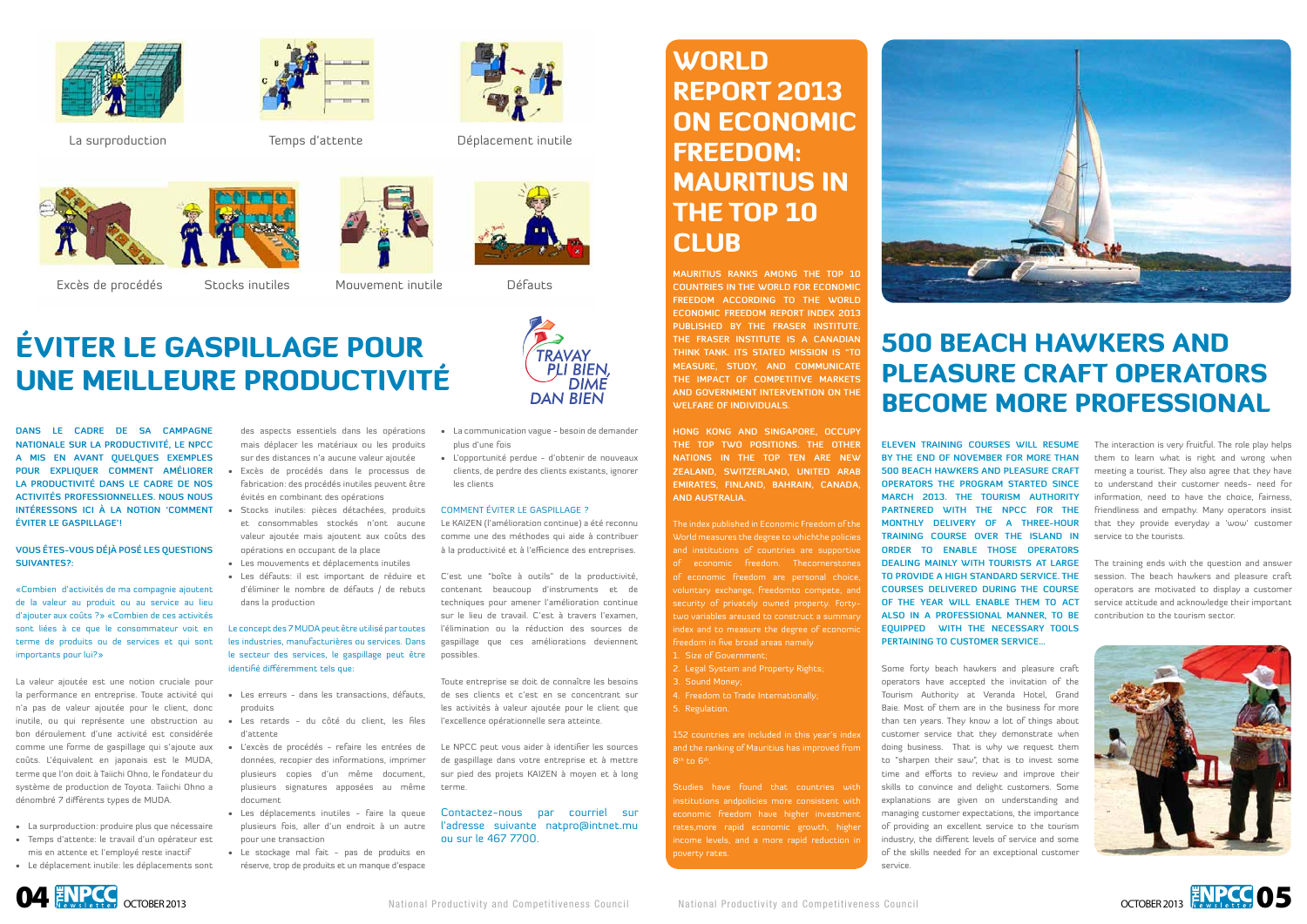

## NPCC FACILITATES TRAINING IN INNOVATION FOR SMEs AND YOUTH IN RODRIGUES



# PRODUCTIVITY TIPS



In the present highly competitive environment, one has to perpetually innovate if he wants to remain among the head of the pack and to ensure that his products evolve with changing customer needs.

SMEs play an important role in today's economy, because they generate many jobs and also because they are important drivers of innovation as they are seen as entrepreneurial engines for new technologies and product innovations.

Thanks to their relatively smaller size, SMEs are less constrained by bureaucratic decision making, which makes them more flexible hence their ability to adapt more rapidly to changing market situations which leads to better performing enterprises.

> **IT IS IN CHANGING THE WAY PEOPLE WORK** THAT I THINK THE ANSWERS TO PRODUCTIVITY

Entrepreneurship drives innovation, and innovation drives growth. So a high level of entrepreneurship is often interpreted as a sign of a healthy economy. Those seeking to increase growth in developing economies often focus on building and nurturing entrepreneurship. Rodrigues is no exception to that rule. It is in this perspective that the Office of the Deputy Chief Commissioner organized the 2<sup>nd</sup> edition of the "Salon de la Formation et des Métiers" from 6th to 8<sup>th</sup> June 2013 at the Human Resource Centre, Malabar on the theme "Métiers et Développement very positive as the participants unanimously Durable: Conscientiser, Former et Entreprendre." The aim was to provide students, out of school youth and job seekers with the necessary information on study opportunities as well as promoting an entrepreneurial culture among youth in Rodrigues.

The National Productivity and Competitiveness Council came in as a facilitator for the workshops on creativity and innovation targeted for young potential entrepreneurs and students in view to stimulate their innovative capacities.

Through the different sessions, the sixty participants were introduced to creativity and innovation tools, learned how to think in fresh and innovative ways and gained better understanding of the problem solving process. The response was acknowledged that this type of training should be introduced to students in schools in order for them to grow with a creative and innovative mindset.

ARE GOING TO BE FOUND



LA PRODUCTIVITÉ,

CE N'EST PAS COMPLIQUÉ.

ÇA CONCERNE TOUT LE MONDE

Consider these three tactics to help you focus, prioritize and ultimately work smarter:

### **1. Use 15-minute increments wisely.**

www.naccmauritius.com

The first most pervasive distraction I see entrepreneurs face is re-thinking a task they thought of earlier. It's always the small things that distract us most. Maybe you thought about making a doctor's appointment, or you need to replace the printer in your home office.

**PRODIKTIVITĖ** LI PA KOMPLIKÉ. **C'EST PA TRAVAY PLIS C'EST TRAVAY PLI BIEN** 



Prodiktivité li concerne tou dimoune



Maybe there's a financial decision that you keep putting off for when you have "more time" to think about it. Face it: You won't have more time. Instead, get these tasks out of the way. For the next week, keep a running list of the tasks you think about that can be completed in 15 minutes. In a typical week, my clients usually come up with

10 to 20 such actions.

Being ready with this list of actions means you can take care of small tasks while waiting for an appointment to begin, for example, rather than wasting that time thumbing through Instagram

pictures.

### **2. Maximize your interruptions.**

The second biggest impediment to productivity is interruption. It's not glancing at a text message, reading an email or answering a quick question from a team member that is the biggest timesuck. It's the amount of time needed to get back to what you were focused on before. That's why you should maximize your interruptions. Save up three or four things to talk to someone about the next time you see them and ask your team to do the same for anyone they talk to or email.

Obviously, if something is critical, don't wait. But you'd be surprised how often these interruptions aren't actually about urgent things. For example, this month, while I was on a 544 mile bike ride through Colorado, I got an email from a team member with five questions he needed answered by the end of the week. He interrupted me once, rather than five separate times and I was able to take care of all his questions in one work session at the end of a day.

**Helpful** 

**Tips** 

### **3. See into the future.**

To be productive, you have to look to the future. Open your digital calendar and look 90 days ahead. In 300 to 500 words, describe what life, work and health goals you'll have achieved. Do this again for 180 days and 365 days from now. This practice gives you a larger goal to work toward, which will keep you motivated and focused.

Just Got Better: Work Smarter, Think Bigger,